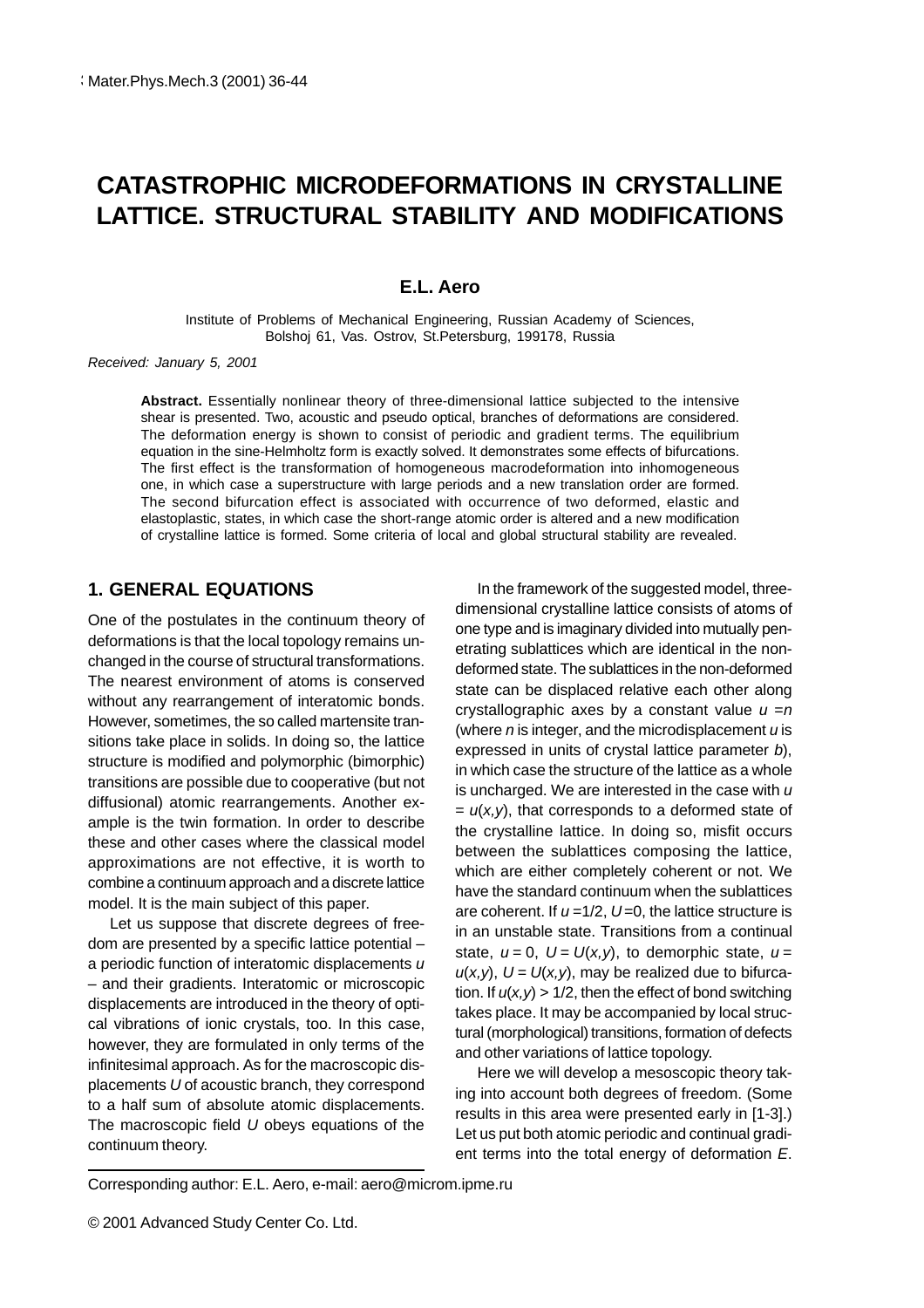One can consider here the simplest example of polyatomic layer with thickness H subjected to shear along the OY axis. The structure of the layer represents the two-dimensional periodic lattice with period b and nonlinear interatomic interactions. In these circumstances, the energy of a layer fragment of length  $B$  is given as:

$$
\overline{E} = \int_{0}^{H} \int_{0}^{B} \left[ \frac{1}{2} k_{1} \left( \frac{\partial u}{\partial x} - \frac{\varepsilon}{b} \right)^{2} + \frac{1}{2} k_{2} \left( \frac{\partial u}{\partial y} \right)^{2} + p(1 - \cos 2\pi u) \right] dxdy.
$$
\n(1.1)

Here  $u$  is the microdisplacement (in units of  $b$ ) along the Ydirection,  $k_{\!\scriptscriptstyle 1}$ , and  $k_{\!\scriptscriptstyle 2}$  are the shear micromodulus and the strength, respectively. A positive value  *is the amplitude of the periodic interparticle po*tential or force. The constant ε is the macroscopic shear deformation or x-gradient of macrodisplacement field U.

The third term on the r.h.s. of Eq. (1.1) represents the energy of a finite shear of rigid monolayers (chains), while the first and the second terms on the r.h.s. of Eq. (1.1) account for their compliance (elasticity of the D lattice under shear and tension) along the Y axis. They represent continuum forces which are smooth over the mesoscopic scales defined below.

If monolayers are rigid, then the simple condition that the field  $u$  is constant means that the shear microdeformation is homogeneous and equal to microdisplacement (in units of  $b$ ), but not equal to macrodeformation ε.

The equilibrium equation corresponding to a minimum of functional (1.1) (when ε is constant) has the form:

$$
k_1 \frac{\partial^2 u}{\partial x^2} + k_2 \frac{\partial^2 u}{\partial y^2} - p \sin 2\pi u = 0. \tag{1.2}
$$

This nonlinear equation, known as the sine-Helmholtz one, defines two characteristic coherent lengths of the lattice as follows:

$$
l_1 = \sqrt{\frac{k_1}{p}},
$$
  

$$
l_2 = \sqrt{\frac{k_2}{p}}.
$$
 (1.3)

They determine the mesoscopic length scales appearing in the suggested theory in contrast to scaleless continuum theory. For  $l_1 \rightarrow 0$ , we have the Frenkel-Kontorova one-dimensional model dealing with elastic chain of atoms on a periodic rigid substrate. Our model is concerned with a system of parallel atomic chains with interaction between them. At the same time, the chains do not interact with the substrate which, therefore, may be ignored. The chains can slip relative to one another and be deformed continuously. We can see that the single Frenkel-Kontorova's solitons in two-dimensional lattice coalesce into special domain boundaries.

In fact, we deal with high-gradient fields. Macroscopic, low-gradient fields U can be approximated (with very high accuracy which corresponds to uncertainty in  $U$ , being lower than b) as follows:  $U=$ Nb, where N is integer. It may be a weak discrete function of x and y. This approximation may be called as quantization of macrofield. With this approximation, macrofield obey not only the continuum equilibrium equation, but the Eq. (1.2), too. Actually,  $sin(2\pi Nb) = 0$ , in which case Eq. (1.2) transforms into the equation of the continuum theory of elasticity. At the same time, microfield  $u$  obeys Eq. (1.2), too. Consequently, both macrofield and microfield obey Eq. (1.2). It means that there is some bifurcation point of coexistence of these two modes of deformation.

Let us take into account a maximum in the functional (1.1) also. The corresponding condition of the maximum is different from (1.2) by a sign before the sine term, that is,

$$
k_1 \frac{\partial^2 u_+}{\partial x^2} + k_2 \frac{\partial^2 u_+}{\partial y^2} + p \sin 2\pi u_+ = 0, \tag{1.4}
$$

$$
u_{-}(x,y)=u_{+}(x,y)-\frac{1}{2}.
$$
 (1.5)

Here  $u_+$  and  $u_-\$ are solutions of Eqs. (1.4) and (1.2), respectively. There is obvious relation (1.5) between them which means that the fields,  $u_{{}_+}$  and  $u_{{}_-}$ , differ by b/2. As a result, the lattice passes from a stable to unstable configuration: some atoms are shifted from local wells to tops of a potential atomic relief, while others atoms, on the contrary, are shifted from tops to wells. It formally corresponds to the change in sign of interatomic forces. It is clear that these processes are accompanied by bond rearrangements and changes in the nearest neighbor environment of atoms. Such processes are beyond a description of the continuum mechanics.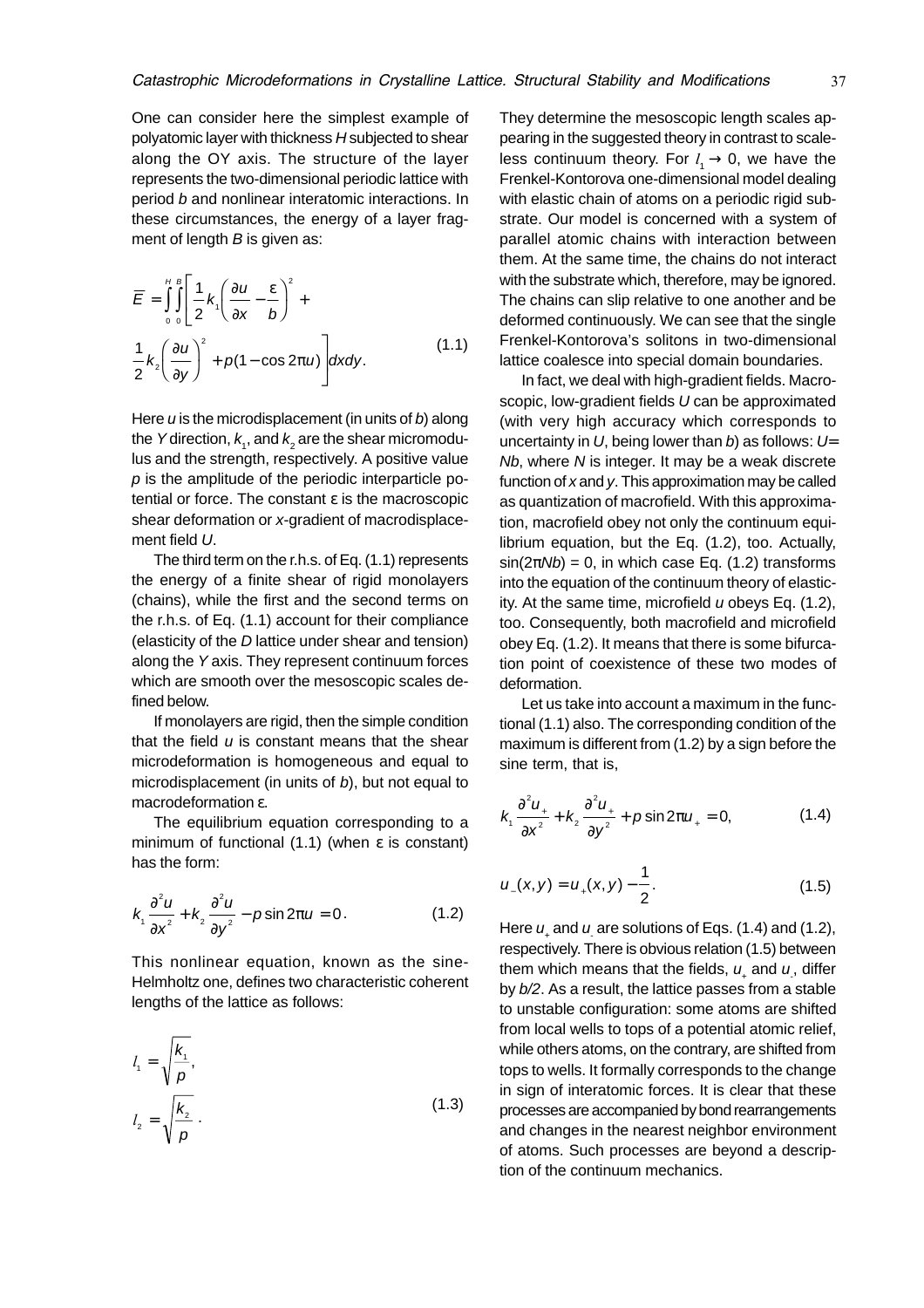The second (excited) configuration may be stabilized due to some boundary conditions. Therefore, both configurations will be considered next sections.

#### **2. ELASTIC CRITICAL SHEAR**

First, we will find solutions of Eqs. (1.4) and (1.5). From these equations one can find a critical elastic shear when plastic deformations are absent. Let us suppose that the critical elastic shear reaches a maximum value on the boundaries, such as

$$
u_{-}(0, y) = -\frac{1}{2},
$$
  
\n
$$
u_{-}(nH, y) = \frac{2n-1}{2},
$$
  
\n
$$
n = \pm 1, 2, ...
$$
\n(2.1)

Evidantly we have an interchain rigid shear (on the boundaries) by a  $b/2$ , with b being the interatomic distance. Inside of the layer of thickness H, the interchain shear is low. It becomes zero at some curve inside of the layer under consideration. The shear is elastic, because  $u \leq 1/2$ . The solution obeying these boundary conditions is presented as (1.5), where  $u_i$  is a solution of the Eq. (1.4). This equation may be solved by separation method [3] that gives us the following doubly periodic function to be the solution in question:

$$
\tan g \frac{\pi u_{+}}{2} = \frac{\pm \tan \frac{\mathsf{X} \mathsf{K}_{1}}{H} \sin \frac{\mathsf{y} \mathsf{K}_{2}}{B}}{A \cos \frac{\mathsf{y} \mathsf{K}_{2}}{B}},
$$
\n(2.2)

$$
A^2=\frac{v_2}{\sqrt{1-v_1^2}}.
$$

Two signs in Eq. (2.2) correspond to two opposite equivalent directions of microshear.

Here  $2H$  and  $4B$  are periods of the functions figuring on the right-hand side of Eq. (2.2), i.e. the elliptic tangent (tn) and the elliptic cosine (cn), respectively. As for the delta-function of Jacoby (dn), it has the period 2B.  $\mathcal{K}_{\scriptscriptstyle{1}}$  and  $\mathcal{K}_{\scriptscriptstyle{2}}$  are the complete elliptic integrals of the first kind, which depend on the magnitudes of  $n_1$  and  $n_2$  in the conventional manner. Asymptotic behavior of the elliptic functions is as follow [4]:

$$
K \to \ln \frac{4}{\sqrt{1 - v^2}}, \quad \text{tn} \to \sin x,
$$
  
\n
$$
\text{dn} \to \text{cn}, \quad \text{cn} \to \frac{1}{\cosh}, \quad v \to 1,
$$
  
\n
$$
K \to \pi / 2, \quad \text{tn} \to \tan,
$$
  
\n
$$
\text{dn}^2 \to (1 - v^2 \sin^2), \quad v \to 0.
$$
\n(2.3)

Using the properties of the elliptic tangent function tn0 = 0 and tn $K \rightarrow \infty$ , one can see that solution (2.2) and (2.3) satisfies the boundary conditions (2.1).

Obviously, this solution is satisfied by periodic boundary conditions (with period 4B) along the Y axis. Thus we have double periodic solution and double periodic superstructure. It consists of rectilinear cells (domains) divided by domain walls or boundaries.

#### **3. LOCAL STABILITY CONDITIONS**

Periods of the superstructure are not arbitrary. They depend not only on ε, but on some properties of the lattice as well. Indeed, there are two algebraic relations, the so called dispersion equations derived in [5]. They may be realized by the substitution of the solution (2.2) and (1.5) into the Eq. (1.2). In doing so, we have

$$
S\left(\frac{k_1K_1^2}{H^2A^2} + \frac{k_2K_2^2}{B^2}\right) = -2p,
$$
  
\n
$$
S = (A^2 - 1)\left(1 - \frac{v_2^2}{A^2}\right),
$$
\n(3.1)

$$
\frac{k_1 K_1^2}{H^2} = \frac{A^2 k_2 K_2^2}{B^2},
$$
\n
$$
p \ge 0.
$$
\n(3.2)

Equations (3.1) and (3.2) specify the existence conditions for the stable solution (2.2) and (1.5). A local stability is taken into account. Evidently, it takes place at  $A<1$ , because  $p>0$ .

The analysis of the relations under consideration allows one to reveal all points of structural transformations at arbitrarily large nonlinear displacements. One should exclude the constants of integration  $v<sub>1</sub>$ and  $\bm{{\mathsf{v}}}_2$ . These can be expressed through  $H$  and  $B$ using Eqs. (3.1) and (3.2). As a result, we obtain A as a function of  $H$  and  $B$ . The relations between  $A$ ,  $B$  and  $H$  can be conveniently visualized by plotting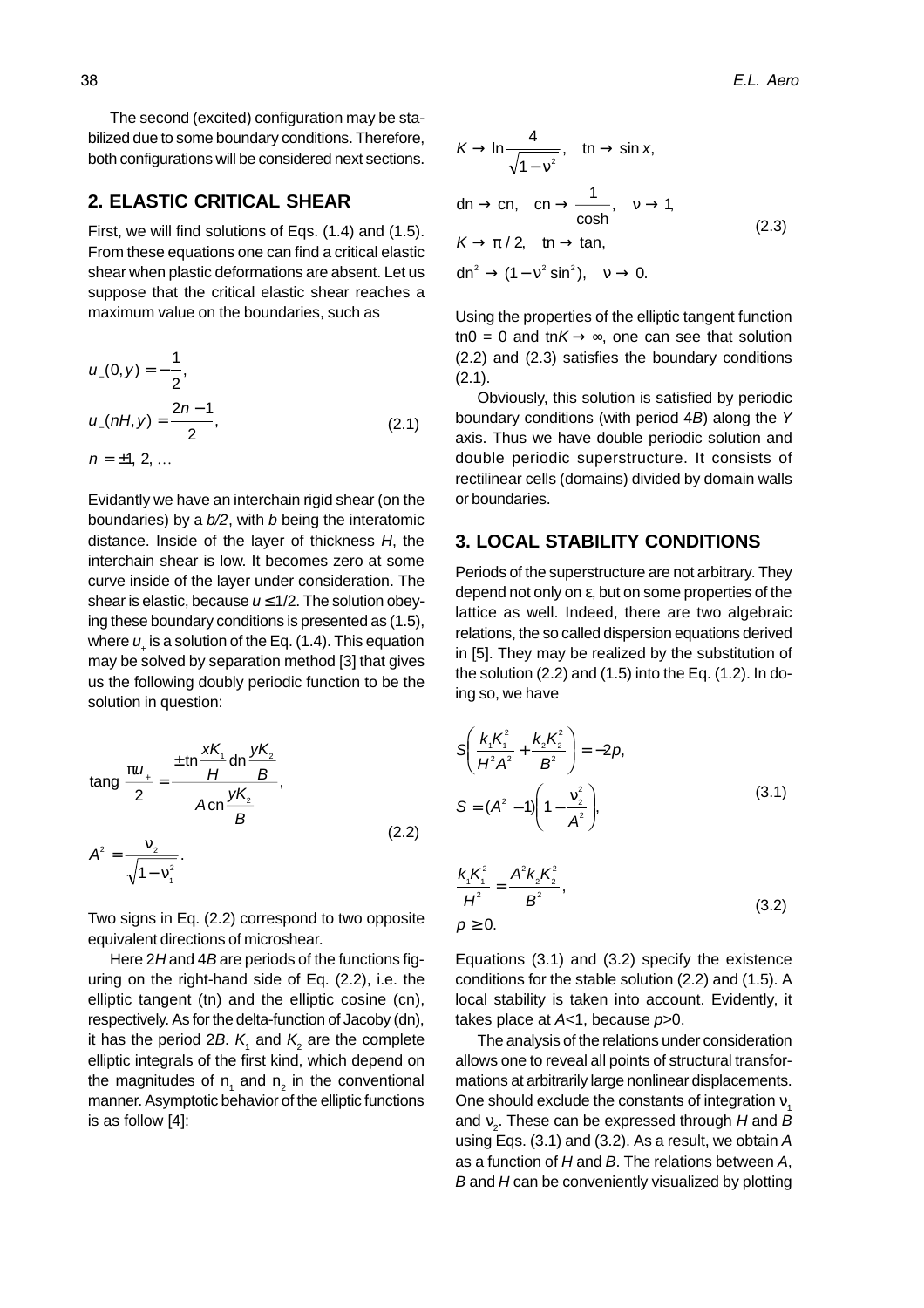H as a function of B at various values of the bifurcation parameter A, which can be formally called the inverse amplitude of the displacement field, according to its position in the expression (2.2).

To each  $A$  value corresponds some  $(H \vee S, B)$ curve which has the only asymptote,  $B = B<sub>i</sub>$ , and arrives at the terminal point  $H_{_{\rm c}}$ ,  $B_{_{\rm c}}$ , approaching the asymptote in such a way that

$$
H \ge H_c,
$$
  
\n
$$
B_c \le B < B_i.
$$
\n(3.3)

The limits are as follows:

$$
H_c = \frac{\pi l_1 (1 - A^2)}{2A},
$$
  
\n
$$
B_c = l_2 (1 - A^2) K_{22},
$$
  
\n
$$
B_i = \frac{\pi l_2 \sqrt{1 - A^2}}{2}.
$$
\n(3.4)

Here  $\mathcal{K}^{}_{22}$  is the value of the function  $\mathsf{K}^{}_{2}(\mathsf{v}^{}_{2})$  in the point  $\mathrm{v}_\mathrm{2}$  =  $A$ °. It is clear that not all values of  $H$ and  $B$ are allowable; obvious limitations follow these inequalities. The main result is that there are the upper limit of all lengths of modulation B. It equals to  $B_{i}$ , when  $A = 0$ , i.e. we have  $B \leq (\pi l_2/2)$ . As a corrollary, the only modulated microshear is stable as soon as inequalities (3.3) take place. As for a homogeneous elastic microshear  $(B \rightarrow \infty)$ , it can not occur at all, because it does not satisfy either Eq. (3.3) or Eq. (1.2). Notice that the continuum theory of elasticity does not impose any restrictions on  $H$  and  $B$ . It is interesting to present the inequalities (3.3) in the following form:

$$
\frac{\pi^2 k_1}{4H^2} (1 - A^2)^2
$$
  
\n
$$
A^2 \le p,
$$
  
\n
$$
\frac{k_2}{B^2} (1 - A^2)^2 K_{22}^2 \le p,
$$
\n(3.5)

$$
k_2 \left(\frac{\pi}{2B}\right)^2 (1 - A^2) > p.
$$
 (3.6)

The first and second inequalities present the conditions of local stability of microdeformations. The third inequality is the criterion of their formation. In other words, the energy of nonhomogeneous elongation along Y-direction must exceeds potential barriers of a lattice due to the effect of incompatibility of neighbouring chains, as with the FrenkelKontorova's (one-dimensional) model. If it is not valid, microdeformations can not occur; only macrodeformations come into play. However, from Eq. (3.6) it follows that deformed configuration becomes stable, when barriers are large enough to prevent the destroying of the superstructure, the translational crystalline order.

Evidently, the wide spectra of mean space frequencies 1/B and 1/H are allowable, that is, a set of private solutions takes place. However, only some of these solutions are preferable under the action of an external macrofield. It will be demonstrated later.

## **4. BIFURCATION AND TEMPERATURE / DEFORMATION TRANSITIONS**

If inequalities (3.5) are not realized, a transition of the initial lattice structure into a new structure (with the new topology) can occur. This process is going through some bifurcation point where a continuum model is effective. If the crystalline potential  $p$  tends to zero (due to temperature, for example), then the set of Eqs. (2.4) and (2.5) becomes a uniform homogeneous system of two variables,  $H^2\!/\!k_{_{\!1}}\!K_{_{\!1}}^2$  and  $B\llap{/}k_{2}K_{2}^{2}$ . If these variables become zero (trivial solution) - which is not physically meaningless - solution (2.2) corresponds to a uniform shear in a continuum. A nontrivial solution of Eq. (2.4) and (2.5) can be found by equating the corresponding determinant to zero, i.e.

$$
S = 0.\t\t(4.1)
$$

With the corresponding expression for S in  $(3.1)$ , we find two roots of Eq. (4.1):

$$
A = 1, \quad v_1^2 + v_2^2 = 1; A = 1, \quad v_1 = 0, \quad v_2 = 1.
$$
 (4.2)

Under these conditions, (2.2) degenerates into a series of partial solutions, in which case some solutions coincide with those in the continuum model (nonuniform shear), while other soltions do not. Without going into details, we focus ourselves on a more essential aspect of the problem. Indeed, at A  $= 1$ , there is a bifurcation of solutions. At this point, from the left-hand side of equation (2.4) we have S=0. The same situation occurs when the crystalline potential  $p = 0$ . As mentioned above, this situation implies a transition from a minimum to maximum of energy functional, i.e. from a stable to unstable lattice configuration. It becomes stable at  $A > 1$ , if one shifts the microdisplacement by 1/2, according to (1.5). The aforesaid will allow us to construct a new solution of elasto-plastic deformation in the following.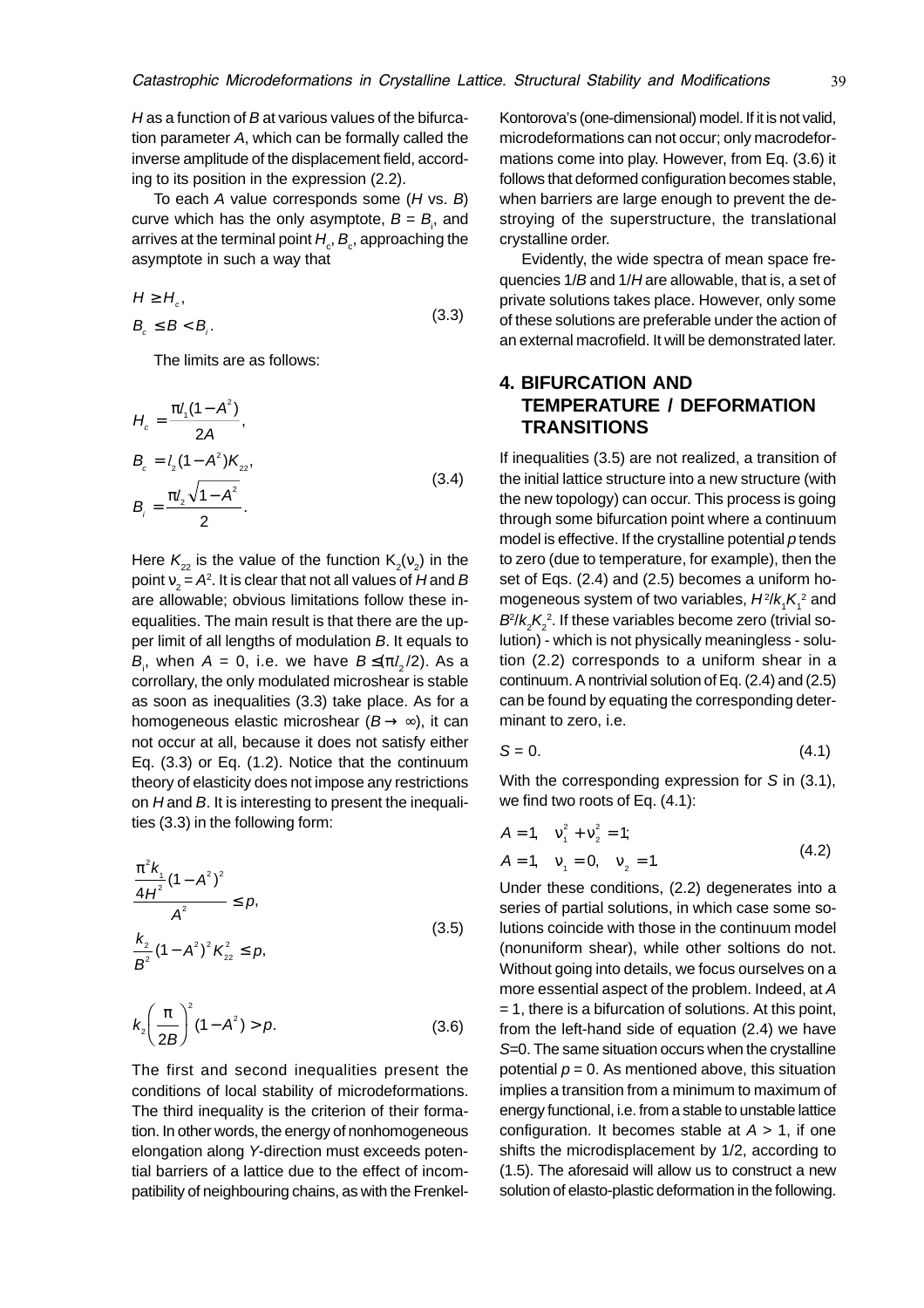Essentially, a similar bifurcation occurs when the crystalline potential does not change, but some parameters reach some asymptotic values. Let us define effective potentials as follows:

$$
P_1 = \frac{pH^2}{k_1K_1^2} = \left(\frac{H}{K_1l_1}\right)^2,
$$
  
\n
$$
P_2 = \frac{pB^2}{k_2K_2^2} = \left(\frac{B}{K_2l_2}\right)^2.
$$
 (4.3)

These potentials may become zero at constant  $p$ when either  $H$ /k, $\mathcal{K}^2_1$ or  $B^2$ / $\mathcal{K}^2_2$  becomes zero, which corresponds to the transition to the continuum field u, because  $S = 0$ . Then we have two acoustic modes (U, u). In spite of the interaction between sublattices  $(p \neq 0)$ , they are deformed as two continua. With the new designations, the dispersion relations (2.4) and (2.5) take the following form

$$
-S = P_2 = A^2 P_1 \text{ or}
$$
  

$$
-S\left(\frac{K_1}{A}\right)^2 = \left(\frac{H}{I_1}\right)^2,
$$
  

$$
-SK_2^2 = \left(\frac{B}{I_2}\right)^2.
$$
 (4.4)

It is evident that the bifurcation point  $(A = 1$  or S  $= 0$ ) can be attained, but only asymptotically, when the effective potentials (at constant  $p$ ) are defined by  $(4.3)$  and tend to zero. If atomic potential  $p$ characterizes stability of the undeformed rigid lattice in response to shear, the values  $P_{_1}$  and  $P_{_2}$  can be thought of as being potentials (or stability) of the collective interaction between chain segments of length H and B belonging to neighbouring deformed chains or stability (strength) of deformed lattice. The transition from individual to collective potentials is associated also with deformation-induced changes of translational order in the system, in which case the atomic-scale periodicity gives rise to a mesoscopicscale structure with larger periods.

Let us analyze the second conditions in (4.4). They demonstrate universal scaling effects – the ratio of lengths  $(H_l l_1 \text{ or } Bl_l)$  is a function of  $S \sim (A^2-1)$ , i.e. of a "distance" from bifurcation point  $A = 1$ . In other words, a decrease in similitude takes place. The left-hand side parts of these conditions are the scaling parameters. Taking into account that  $l = (\sqrt{k/p})$ is a function of temperature, one can say that a bifurcation point (transition from region A <1 to region

 $A > 1$ ) may be reached due to temperature ( $p = 0$ ) as well as due to deformation  $(A = 1)$ , according to (4.4) described by our model. All processes obey these universal conditions.

The first and second two conditions in (4.4) demonstrate anisotropy of domain form. Each of them (H- and B- domain) have different scale parameters such that  $Bl_1/H_2 = A(K_2/K_1)$ .

### **5. ELASTO-PLASTIC SHEAR WITH SLIDING**

If the bifurcation point  $A = 1$  is overcome, then the solution (2.2) becomes unstable. However, this solution can be modified, for  $A > 1$ , by removing translation b/2 from (1.5). Then one can have

$$
\tan g \frac{\pi u_{-}}{4} = \frac{\pm \tan \frac{xK_{1}}{H} \sin \frac{yK_{2}}{B}}{A \cos \frac{yK_{2}}{B}},
$$
\n
$$
A^{2} = \frac{v_{2}}{\sqrt{1 - v_{1}^{2}}}.
$$
\n(5.1)

In this case the other boundary conditions may be satisfied. Using the properties of the elliptic tangent function tn0 = 0 and tn $K \rightarrow \infty$ , one can see the following:

$$
u(0,y) = 0
$$
,  $u(nH,y) = m$  m,  $n = \pm 1,2,...$  (5.2)

It is obviously that we deal with a rigid interchain shear (sliding) by one interatomic distance b on the boundaries,  $x = +nH$  and  $x = -nH$ . However, the interchain shear becomes zero at  $x = 0$ . If  $u \leq 1/2$ , then plastic deformations are negligible, in which case elastic shear occurs. It takes place in some zone near the boundary  $x = 0$ . The elasto-plastic frontier is defined by a condition tn $((\pi u)/2) = 1$ . However, it is not rectilinear. Rearrangements of interatomic bonds occur in the two plastic regions and do not in the elastic region.

It is interesting that sliding is irregular, because the microfield  $u(x, y)$  is not uniquely defined by formula  $(5.1)$ ; m may by a stochastic function of n. In these circumstances, the so called shuffling mode of plastic deformation, as in the theory of martensite transitions, takes place.

Obviously, the solution (5.1) is satisfied by periodic boundary conditions (with period 4B) along the Y axis. Thus we have double periodic solution and double periodic superstructure. It consists of rectilinear cells (domains) divided by domain walls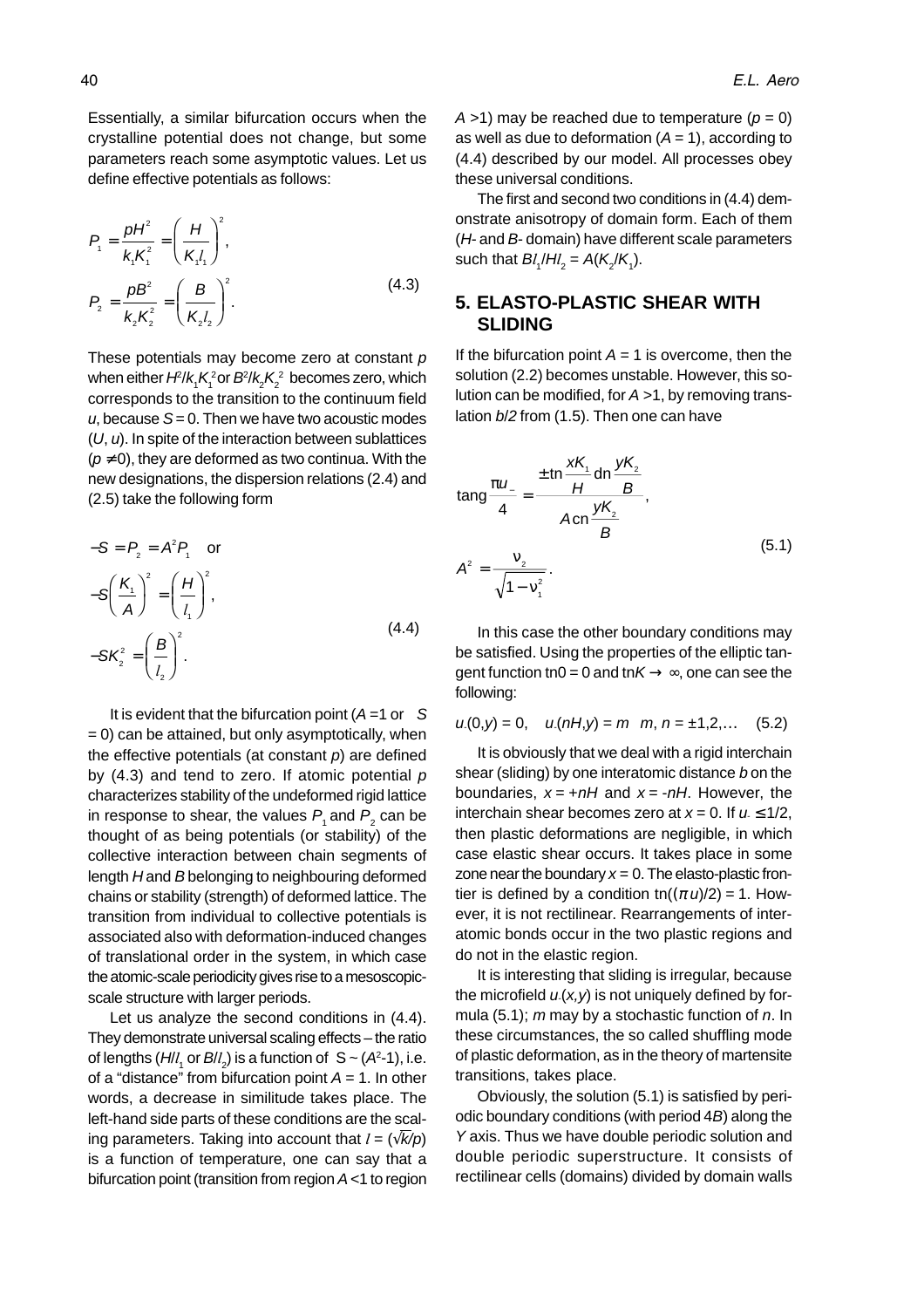or boundaries. They consist of Frenkel-Kontorova's solitons or misfit solitons. It is possible that due to them but dislocations the above mentioned shuffling mode may be realized due to such misfit solutions (instead of dislocations).

The periods of the superstructure depend on the external field e or s (in the elastic case they depend on the properties of lattice). Indeed, there are two algebraic relations, the so called dispersion equations. They may by derived by the substitution of the solution (5.1) to the equation (1.2). In doing so, we have

$$
S\left(\frac{k_1K_1^2}{H^2A^2} + \frac{k_2K_2^2}{B^2}\right) = 2p,
$$
  

$$
S = (A^2 - 1)\left(1 - \frac{v_2^2}{A^2}\right),
$$
 (5.3)

$$
\frac{k_1 K_1^2}{H^2} = \frac{A^2 k_2 K_2^2}{B^2},
$$
\n
$$
p \ge 0.
$$
\n(5.4)

The first condition is different from (2.4) only by the sign of the right-hand side. Therefore, it is satisfied by the inequality  $A > 1$ . Both expressions specify the existence conditions for the stable solution (5.1). In doing so, the local stability is taken into account. The global stability will be considered later.

As for the conditions (4.3) and (4.4), they get opposite signs before the value S only. One can use the total conditions introducing notation IISII for the absolute value. Then, in both the cases discussed, we have

$$
||S|| = A^2 P_1 = P_2.
$$
 (5.5)

Evidently, the universal scale principle is valid in the case  $A > 1$ , too.

The analysis of the relations in question allows one to reveal all points of structural transformations at arbitrarily large nonlinear displacements. In this case, one should exclude the constants of integration  $\mathsf{v}_{_1}$  and  $\mathsf{v}_{_2}$ . These can be expressed through H and  $B$  using (5.3) and (5.4). As a result, we obtain A as a function of  $H$  and  $B$ . The relations between  $A$ ,  $B$  and  $H$  can be conveniently visualized by plotting  $H$  as a function of  $B$  at various values of the bifurcation parameter A.

To each  $A$  value some  $(H$  vs.  $B)$  curve corresponds, which resembles a hyperbola with the asymptotes given by

$$
H > H_{t}, \quad H_{t} = (l_{1}(A^{2} - 1)K_{11}) / A^{2}, \tag{5.6}
$$

$$
B > B_{i}, \quad B_{i} = \frac{\pi}{2} l_{2} \sqrt{A^{2} - 1}.
$$
 (5.7)

Here  $K_{11}$  is the value of the function  $K_{1}(v_{1})$  in the point  $v_1 = \sqrt{1 - 1 / A^4}$ .

The domain square  $HB$  is minimal when  $H$  and B are approximately equal to each other and larger then  $H_{\!\scriptscriptstyle \rm t}$  and  $B_{\!\scriptscriptstyle \rm t}$ . The density of energy  $E\!/\!BH$ is maximal when the square HB is minimal. It is obvious that the very anisotropic domains are preferable. If  $\mathsf{B} \mathbin{\rightarrow} \mathbin{\infty}$ , than  $\mathsf{H} \mathbin{\rightarrow} \mathsf{H}_{\mathsf{t}}$ . As for the last value, it corresponds to the minimum of the total energy  $E/BH$ . Short periods  $B$  are impossible. There is an essential difference from the elastic case A<1. This rather simple results are realized when  $A<sup>2</sup>>2$ . For  $A<sup>2</sup>< 2$ , the coexistence region takes place where short domains  $(B < (\pi l)/2)$  are formed.

Energetic restrictions become visible, if one presents (5.7) and (5.6) in the following form:

$$
k_1 \frac{K_{11}^2}{H^2} \left(1 - \frac{1}{A^2}\right)^2 < p,
$$
\n
$$
\left(1 - \frac{1}{A^2}\right)^2 < P_1 < \left(1 - \frac{1}{A^2}\right),\tag{5.8}
$$

$$
k_2 \left(\frac{\pi}{2B}\right)^2 (A^2 - 1) < p,
$$
\n
$$
\frac{(A^2 - 1)^2}{A^2} < P_2 < (A^2 - 1).
$$
\n(5.9)

It is evident that the elasto-plastic deformation becomes stable and a long-scale translation order exists, if the atomic potential barriers exceed a local deformation energy; the right-hand side of this inequalities. The second inequalities in (5.8) and (5.9) are presented via effective potentials  $P_{_1}$  and  $P_{_2}$ . They give us the criteria of microstructure stability. If the second inequalities in (5.8) and (5.9) are not satisfied, deformations destroy the translational order completely. If  $A \approx 1$ , both effective barriers stabilizing the structure are low. When  $A \gg 1$ , there is just a very high barrier  $P_{_2}$ , i.e. very stable long domains exist.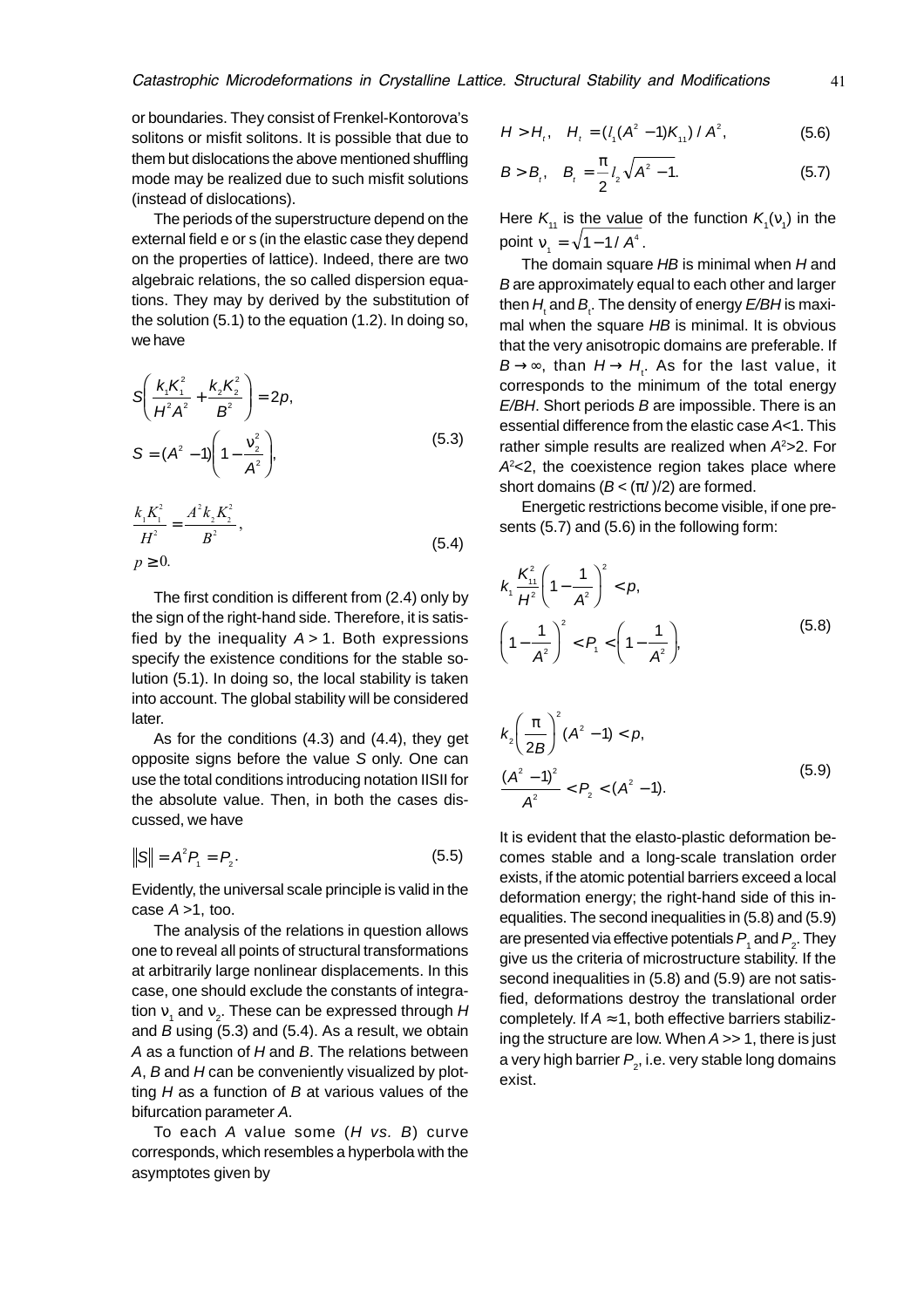# **6. INTERACTION OF MODES AND STABILITY UNDER ACTION OF EXTERNAL FIELD**

The equation (1.2) does not contain macrodeformations ε and macrodisplacements U. They depend on equilibrium conditions for macroscopic body and, generally speaking, play the role of "external field" for the microdeformations. In papers [1,2] we considered the problem without external fields. Indeed, the expression (1.1) may be presented after integration as

$$
\frac{\overline{E}}{BH} = \frac{\overline{k}_1 \left(\varepsilon^2 - \frac{2\varepsilon \delta u b}{H}\right)}{2} + \frac{\overline{E}}{BH},
$$
(6.1)

$$
E = \int_{0}^{H} \int_{0}^{B} \left[ \frac{1}{2} k_{1} \left( \frac{\partial u}{\partial x} \right)^{2} + \frac{1}{2} k_{2} \left( \frac{\partial u}{\partial y} \right)^{2} + p(1 - \cos 2\pi u) \right] dxdy.
$$
 (6.2)

Here  $\bar{k}_1 = k_1/b^2$  denotes the macroscopic shear modulus, and δu the difference of values of microdisplacements on neighbouring boundaries, for example, for  $x = 0$ , H. In the cases considered below, we have  $\delta u = 1$ . Then (1/H) is a mean microdeformation per a half period H. However, one can accept  $\delta u = -1$  supposing the opposite sign of microshear, i.e. -(b/H).

The second (crossed) term in (6.1) means that micro and macrodeformations are mutually dependent. Let us define the macrostresses  $\sigma$  as follows:

$$
\sigma = \frac{\partial \left(\frac{\overline{E}}{HB}\right)}{\partial \varepsilon} = \overline{k}_1 \left(\varepsilon - \frac{b}{H}\right).
$$
 (6.3)

Taking into account that  $\delta u = 1$ , we find that the first and the second terms in the brackets are the inner and external deformations, respectively. The external deformation is evidently equal to ∂U/∂x. If the microdeformations are absent, we have macrofields, σ and ε, only.

We suppose that the interaction between the macrofield and the longitudinal modulations is absent, because the mean microdeformations are zero. In these circumstances, the modulations must be generated spontaneously in accordance with the energy minimum conditions:

$$
\frac{\partial \left(\frac{E}{BH}\right)}{\partial B} = 0,
$$
\n
$$
\frac{\partial^2 \left(\frac{E}{BH}\right)}{\partial B^2} > 0.
$$
\n(6.4)

If the conditions (6.4) are valid, one can find an equilibrium value of modulation half period  $2B<sub>m</sub>$ . Thus, in the elastic case (*A* < 1)  $B_{_{\rm m}}$  =  $B_{_{\rm c}}.$  For *A* >  $\sqrt{2}$  ,  $B_{_{\rm m}}$   $\rightarrow$ ∞. Let us consider the case with A <1. In this case,  $B<sub>m</sub>$  should be substituted to Eqs. (6.1) and (6.2). Then we have the energies  $E_m$  and  $\bar{E}_m$  as some functions of two variables, H and ε. This allows one to define the mean microdeformation  $b/H$  as a function of ε or σ.

Let us establish the relation between them. In doing so, we suppose that external microstresses are absent, i.e.

$$
\frac{\partial \left(\frac{\overline{E}_m}{HB_m}\right)}{\partial \left(\frac{b}{H}\right)} = -\overline{k}_1 \varepsilon + \frac{\partial \left(\frac{E_m}{HB_m}\right)}{\partial \left(\frac{b}{H}\right)} = 0.
$$
\n(6.5)

It is the necessary condition of an extremum of the total energy. It can be re-written as the following condition of equilibrium between macro and microfields:

$$
\varepsilon = \frac{1}{\overline{k}_1} \frac{\partial \left(\frac{E_m}{B_m H}\right)}{\partial \left(\frac{b}{H}\right)}.
$$
\n(6.6)

This equation allows us to define the second period H as a function of  $ε$ .

Now let us consider some conditions of the superstructure stability in a macrofield as a function of two variables,  $\varepsilon$  and ( $b/H$ ). In doing so, one should accept

$$
D = \overline{K}_1 \frac{\partial^2 \left(\frac{E_m}{B_m H}\right)}{\partial \left(\frac{b}{H}\right)^2} - \overline{K}_1^2 > 0.
$$
 (6.7)

where  $D$  is the determinant of  $(2x2)$  matrix with elements being second derivatives of the total energy  $E_{\rm m}$ . If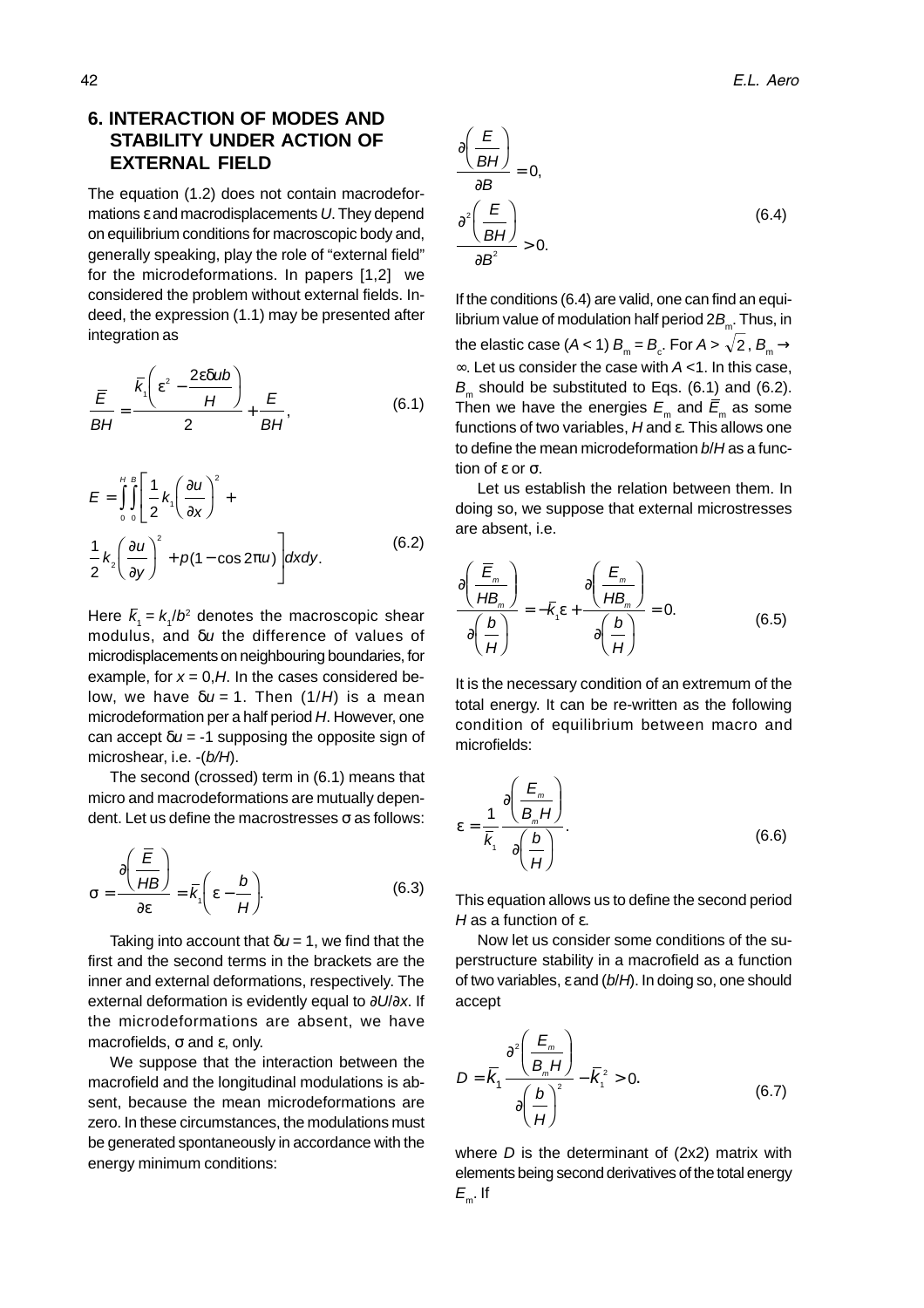$$
k_1 > 0,
$$
  
\n
$$
\frac{\partial^2 \left(\frac{E_m}{HB_m}\right)^2}{\partial \left(\frac{B}{H}\right)^2} > 0,
$$
\n(6.8)

the energy density  $E_{m}/BH$  is minimal.

In this situation, Eq. (6.6) plays the role of the condition of stable equilibrium between micro and macrodeformations. In other words, Eq. (6.6) defines mean microdeformations induced by an external "macrofield" ε. As a corollary, the value of thickness  $H$  is not arbitrary. Equilibrium thickness depends on ε and the lattice properties. It means that real rigid boundaries do not exist; there is the induced superstructure with inner "boundaries".

Using the condition (6.6) in (6.3), the macrostresses may be represented only via mean microdeformations as follows:

$$
\sigma = \frac{\partial \left(\frac{E_m}{B_m H}\right)}{\partial \left(\frac{b}{H}\right)} - \frac{\overline{k}_1 b}{H}.
$$
 (6.9)

It is the condition of the microshear generation in an external field of shear stresses. With b/H given by formula (6.6) and substituted into formula (6.9), σ as a nonlinear function of ε may be derived due to microdeformations.

The analysis of the function  $E_m(H)$  shows the following: if  $b/H = 0$ , Eq. (6.6) gives a critical value of external "field"  $\varepsilon^{}_{t}$ . Otherwise, the forced microdeformations occur, when the external "field" reaches a threshold which is as follows:

$$
\varepsilon_{t} = \left[ \frac{\partial \left( \frac{E_{m}}{B_{m} H} \right)}{\partial \left( \frac{b}{H} \right)} \right].
$$
\n(6.10)

Here the index "0" on the r.h.s. of formula (6.10) means that either  $b/H = 0$  or  $H \rightarrow \infty$ . For the spontaneous microdeformations, we have  $\varepsilon_t = 0$ . Notice that function  $(E_m/B_m H)$  monotonically increases with rising (b/H). It means that microdeformations occur, if

ε  $\geq$  ε.  $(6.11)$ 

Thus, in the framework of the proposed model, there are the two, macroscopic and microscopic, deformation modes, when the threshold (6.11) is reached. Then a lattice is decomposed into two sublattices, in which case microdisplacements occur. As it is well known for the ionic crystals, the electric field decomposes the lattice into two sublattices due to the splitting of charges.

Obviously, the wide spectrum of mean space frequencies 1/B and 1/H is allowed, i.e. a set of partial solutions takes place. However, only some of the partial solutions are preferable. Indeed, the expressions (6.4) or (6.6) define a single pair of periods  $B_m$ and H, if the macrofield  $\varepsilon$  or  $\sigma$  is fixed  $(A < 1)$ . In the case with  $A$  >  $\sqrt{2}$  , we have  $H$  =  $H_{_{\mathrm{t}}}$  and  $B$   $\rightarrow \infty.$ 

## **7. CONCLUSIONS**

In this work we analyzed the extralarge relative displacements of atomic chains, i.e. the pseudo optical deformation mode. It can be resulted from instability of lattice. In these circumstances, some inner boundaries of shear sliding and spatial modulations appear.

If  $u \leq 1/2$ , an elastic nonuniform shear occurs. Then microdeformations destroy translational symmetry of a lattice at mesoscopic scales. Some global symmetry appears as a superstructure or a domain structure with periods 2H and 4B. Transversal boundaries consist of Frenkel-Kontorova's solitons distant by 2B. Microdeformations are inhomogeneous. They destroy translational lattice order at the nanoscale only inside the domains. Domains form the superstructure with large periods. When the external macrodeformations e exist, the interaction between the acoustic and pseudo optical modes takes place. In this situation, one pair (B,H) corresponds to the local and global stable superstructure which is formed when some threshold e. is reached. It is the first bifurcation point.

The second bifurcation point is realized when parameter  $A \rightarrow 1$ . In this situation, the local stable pseudo optical mode is realized, if  $u \ge 1$  on parallel boundaries distant by 2H. Then the elastoplastic microshear takes place. The superstructure takes place, too, but the nearest atomic order is changed due to depinning. In other words, a catastrophic transformation of lattice occurs without destroying. The microdeformation (pseudo optical mode) is generated under the action of macroscopic shear deformation (acoustic mode), when some threshold is overcome. The aforesaid problems have been